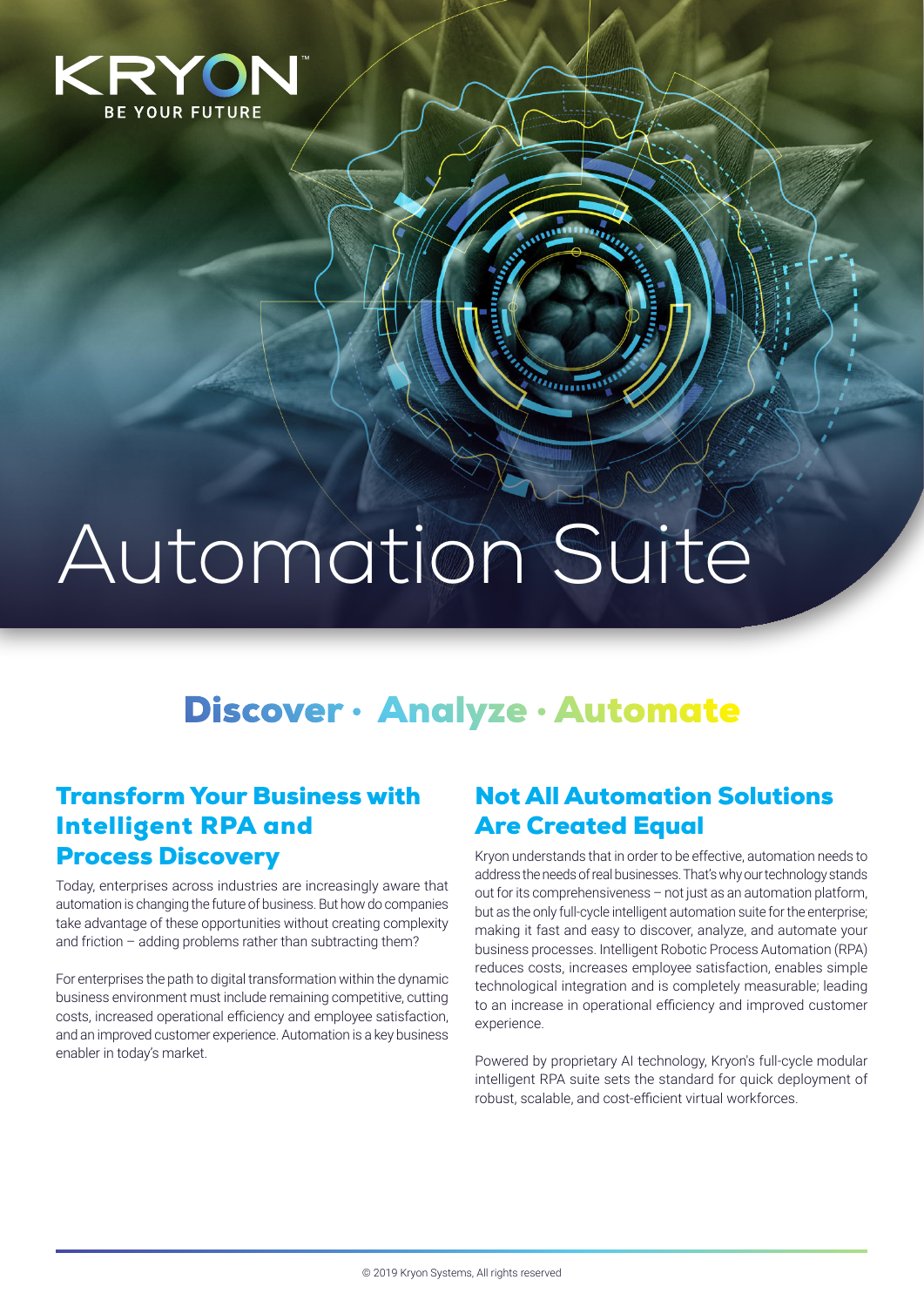## Kryon Automation Suite: Fixing the RPA Gap

The reality is that most companies struggle to scale their use of automation solutions. According to Deloitte only 4% of automation projects reach a 50 robot-scale. Further compounding this challenge is the amount of time and resources it takes to launch an RPA project. There is a disproportionate investment of 70% of automation resources being spent *pre-automation.*



#### It's not just about automation…

Kryon's full suite of automation solutions works together to deliver continuous process optimization. Our platform not only helps businesses identify which processes to automate and where cost savings can be achieved, but also provides a range of automation solutions and smart analytics to ensure organizations are getting the most out of their RPA (robotic process automation) investment.

# Kryon Automation Suite

# The full-cycle modular intelligent RPA solution

## DISCOVER

#### Kryon Process Discovery™

Kryon offers the only process discovery and automation development solution on the market. The only tool of its kind, Kryon Process Discovery™ not only identifies which processes to automate, but also seamlessly generates automation workflows for you.

Whether you're just considering robotic process automation (RPA) or you have already started automating processes, Kryon Process Discovery™ is the ideal solution to scale your RPA operations.

Process Discovery rapidly identifies and visualizes business tasks suitable for automation. And with it, enterprises can significantly scale up and accelerate their RPA adoption, to reach higher ROI, lower TCO, and an enhanced customer experience.

Kryon Process Discovery uses patented AI technology to automatically identify work processes, visually map the main path and variants of any given process, evaluate their suitability for automation, and generate workflows instantly.

- 80% RPA implementation time reduction
- Complete process visibility
- Reduced total cost of ownership
- Actionable analytics
- Easily scale up and move forward on your RPA journey
- No log, database, or API access necessary, delivering a zero-integration experience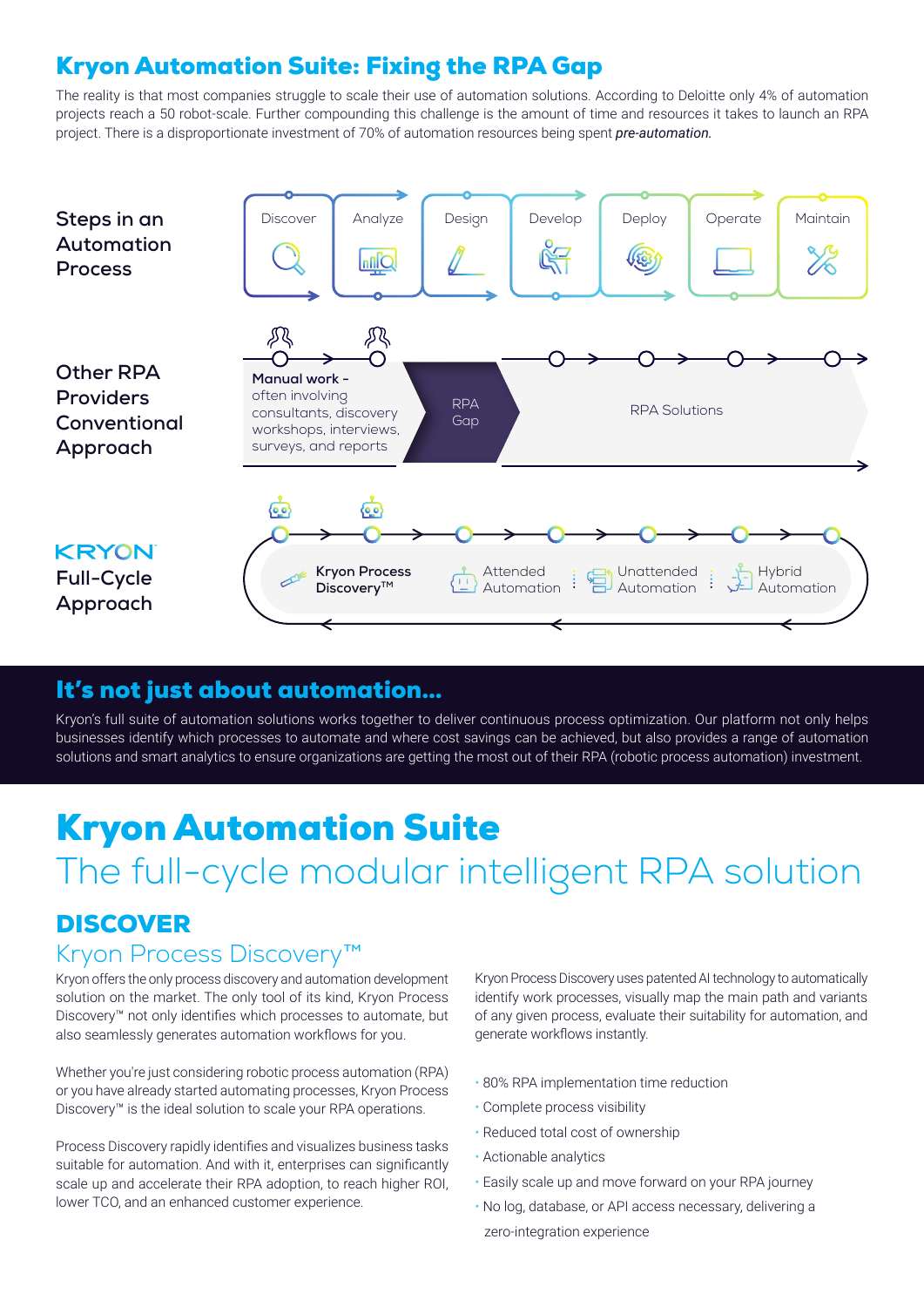## **ANALYZE**

Automation doesn't end with discovery. It's an ongoing journey of analysis to help evaluate which discovered processes are valuable to automate and in what order to automate them that will best enable you to meet your business goals.

Kryon's smart analytics engine provides the actionable intelligence required to accelerate your automation journey forward, fulfilling your digital wish list.

## AUTOMATE

Once your automation workflows have been built, choose which of Kryon's intelligent RPA solutions will get the job done.



#### Attended Automation

Empower your employees to complete tasks with greater speed, accuracy, and efficiency by enabling them to request guidance from Kryon Attended Robots or have tasks automated on demand. Kryon Attended Automation can lead to a 70% increase in employee efficiency.

#### Hybrid Automation

Kryon Attended and Unattended Robots work together, combining the flexibility of Attended Automation with the convenience and efficiency of Unattended Automation to bridge the gap.

#### Unattended Automation

Increase productivity and reliability with a virtual workforce. Kryon Unattended Robots can automate high-volume, repetitive, time consuming, business process from end to end, working 24/7 behind the scenes.

#### Kryon Studio

A powerful, user-friendly authoring tool that lets you develop and edit automation workflows.

- One-click recording on any application
- Extensive library of advanced commands
- Reusable automation components
- Integrated credentials vault
- Out-of-the-box collaboration tools
- Cognitive add-ons

#### Kryon Console

A management and monitoring dashboard that enables remote configuration, scheduling, and management of Kryon Robots.

- Scalable robot grouping
- Revolutionary task assignment
- Server-side task triggering
- Real-time monitoring
- Actionable analytics
- Multi-tenant architecture

#### Kryon Robots

Kryon Robots execute definable, logic-based business processes on any application, or even across applications.

- Unattended robots run on virtual machines, performing assigned processes 24/7 with amazing accuracy, efficiency, and cost-effectiveness.
- Attended robots run on user desktops. They can be used either to guide the user or to automatically perform specific processes for the user.